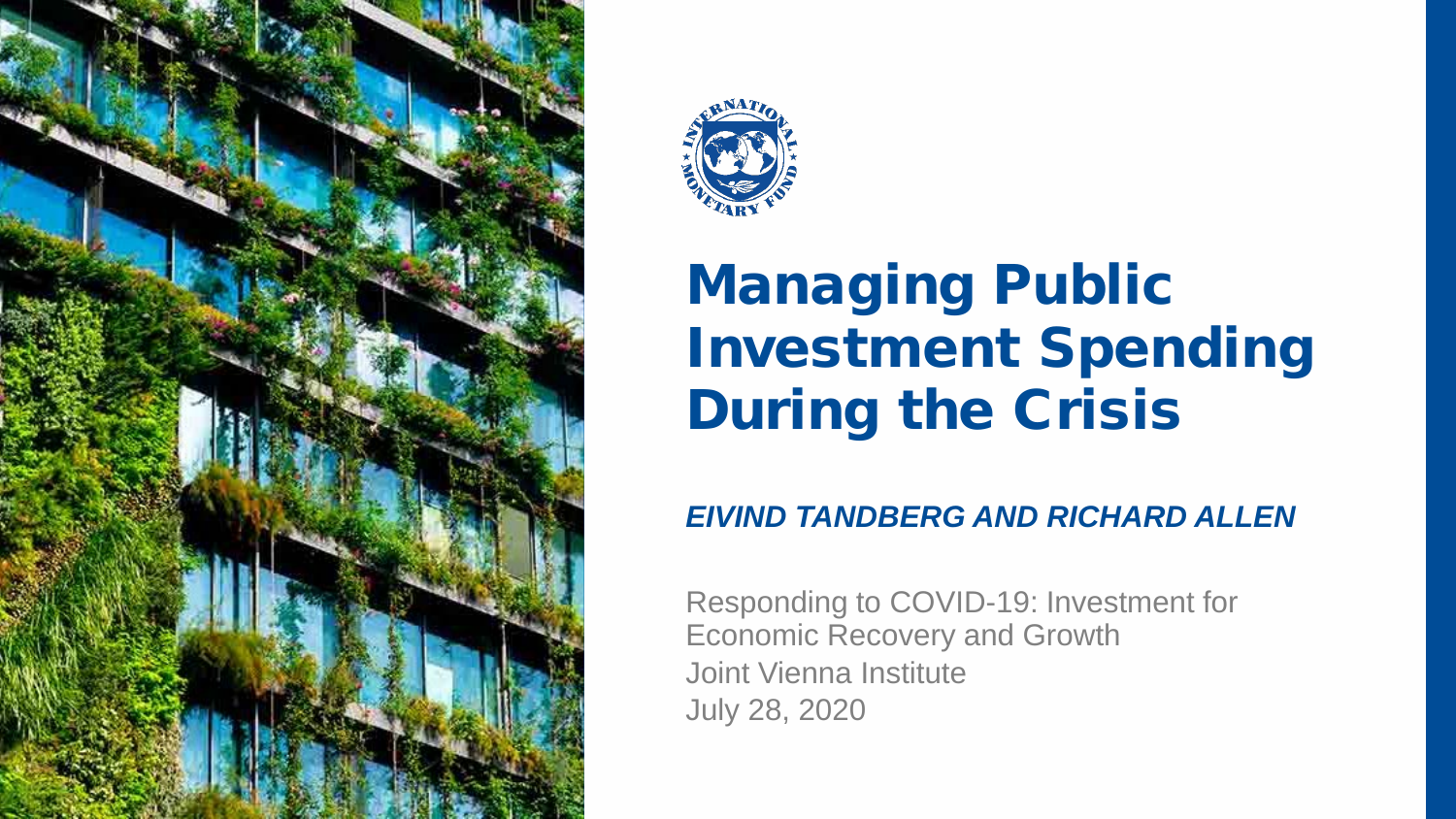## Context

- This presentation is based on a Note in the IMF's Special Series on COVID-19 by Eivind Tandberg and Richard Allen "Managing Public Investment Spending During the Crisis", May 19, 2020.
- The Note considers both cuts in investment that could be made during the initial response to the crisis (e.g., to finance emergency spending on health and support for vulnerable groups) and the role of public investment to boost the recovery.
- The IMF's Fiscal Monitor in Fall 2020 will include a section on policy issues relating to public investment for the recovery and an analysis of investment trends post-COVID.
- FAD are planning a How-to-Note on public investment during the recovery, building on the analysis in the Special Note.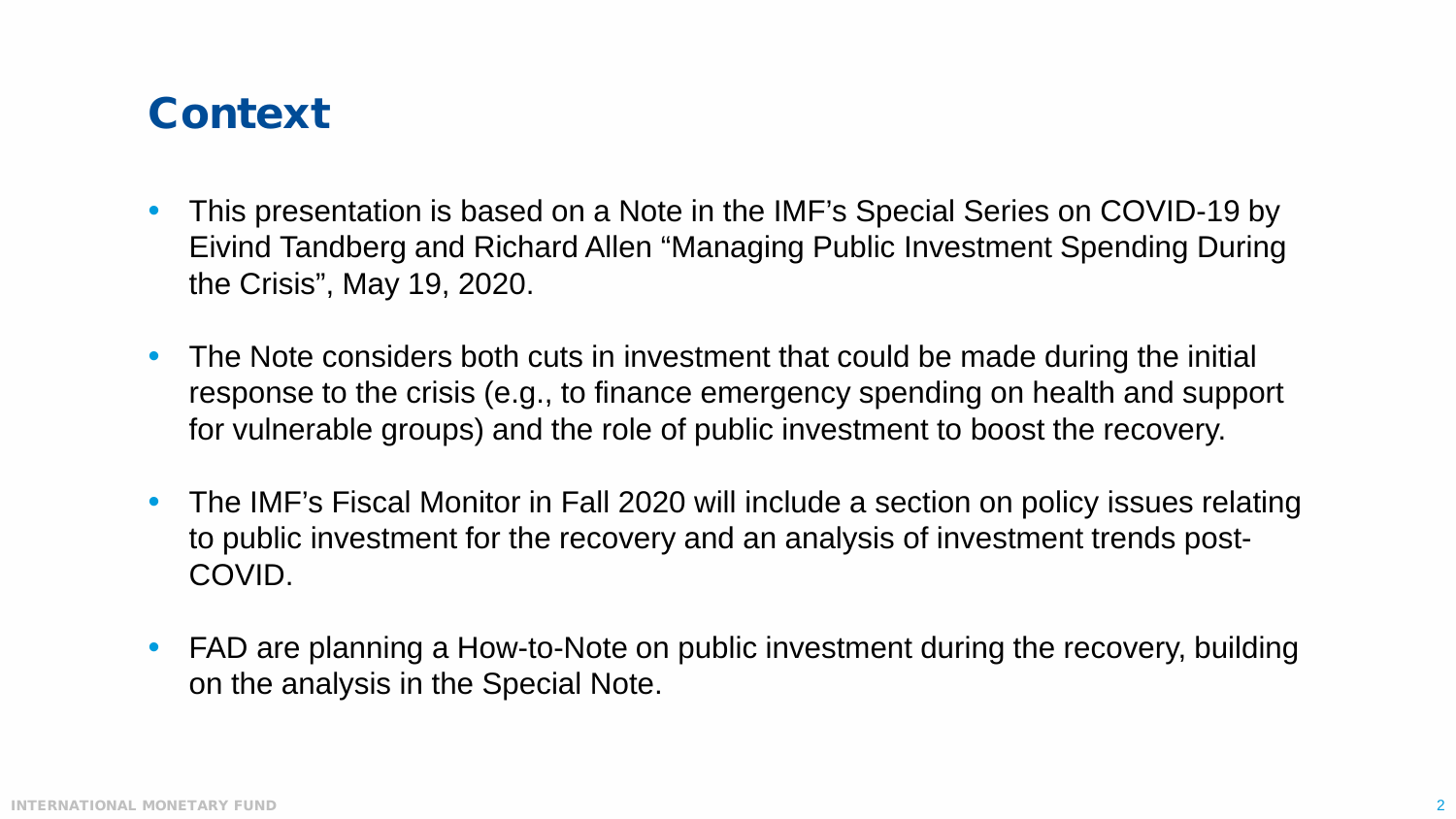## Public investment during fiscal adjustments

Public investment is attractive for both spending cuts and boosts in support of economic recovery

- **Largely discretionary, lumpy with most spending concentrated over a few years**
- Make a substantial contribution to economic activity, especially in low-income countries
- 2017: public investment to GDP was 3.2 percent in advanced economies, 4.8 percent in emerging market economies, and 7.5 percent in low-income developing countries

Countries facing financial stress very often resort to cutting or postponing public investment

 As impacts are long-term, projects do not necessarily benefit from strong and vocal constituencies

Increases in public investment are common elements in fiscal stimulus programs

 Boosting long-term economic growth in addition to supporting demand and employment in the short and medium term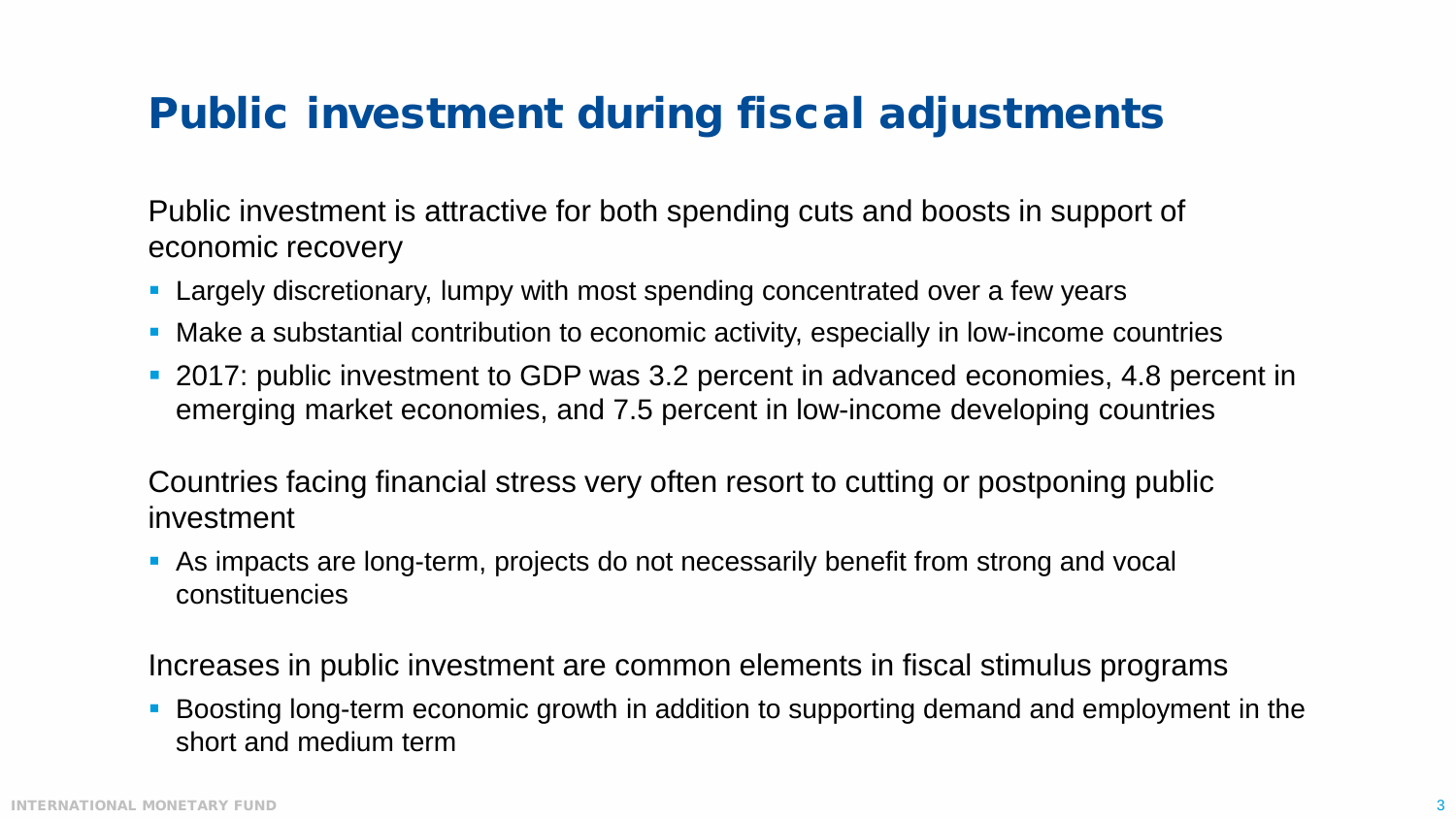#### Objectives of Public Investment Adjustments - Trade-offs

| <b>Objective</b>      | <b>Short term</b>                                                                                                                                                                | <b>Medium term (Recovery Phase)</b>                                                                                                               |
|-----------------------|----------------------------------------------------------------------------------------------------------------------------------------------------------------------------------|---------------------------------------------------------------------------------------------------------------------------------------------------|
| <b>Efficiency:</b>    | Cuts should target investment projects with<br>lower benefits (economic and social)<br>compared to costs. The costs and benefits of<br>the whole portfolio should be reassessed. | Resources should be allocated to spending<br>with higher benefits (economic and social)<br>compared to costs.                                     |
| <b>Equity:</b>        | The impact of the cuts on different groups or<br>sectors of the economy should be consistent<br>with established political priorities.                                           | The impact of investment projects on different<br>groups and sectors should be consistent with<br>established political priorities.               |
| <b>Effectiveness:</b> | Cuts should contribute to fiscal adjustment of<br>the required magnitude and timing.                                                                                             | Increased investment spending should<br>contribute to an overall fiscal stimulus of the<br>required magnitude and timing over the<br>medium term. |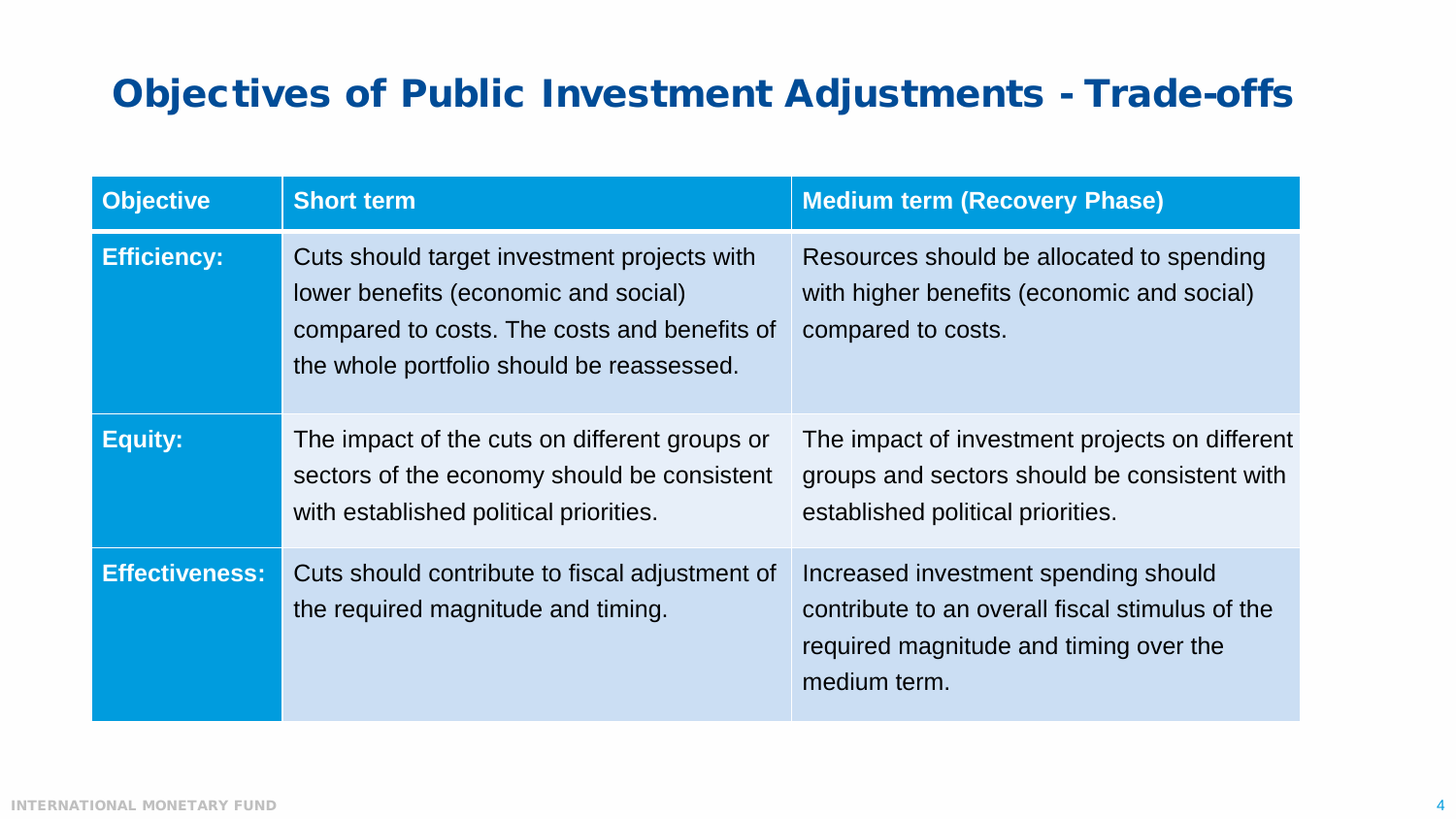### Short-term spending cuts – Some challenges

Ad hoc, across-the-board cuts are quite common in crisis situations but will generally fail to recognize project-specific differences

**Spending on investment already incurred and other sunk costs are lost when projects are** cancelled prior to completion

It is difficult to assess the full costs of project postponement and cancellation

Spending cuts may have unintended or unknown impacts

Cuts in capital maintenance and reconstruction may be very costly

Significant loss of asset values compared to maintenance costs

Spending cuts will often require coordination across different levels of government

**Public-private partnerships (PPPs) are often bound by contracts with provisions that are** difficult or expensive to change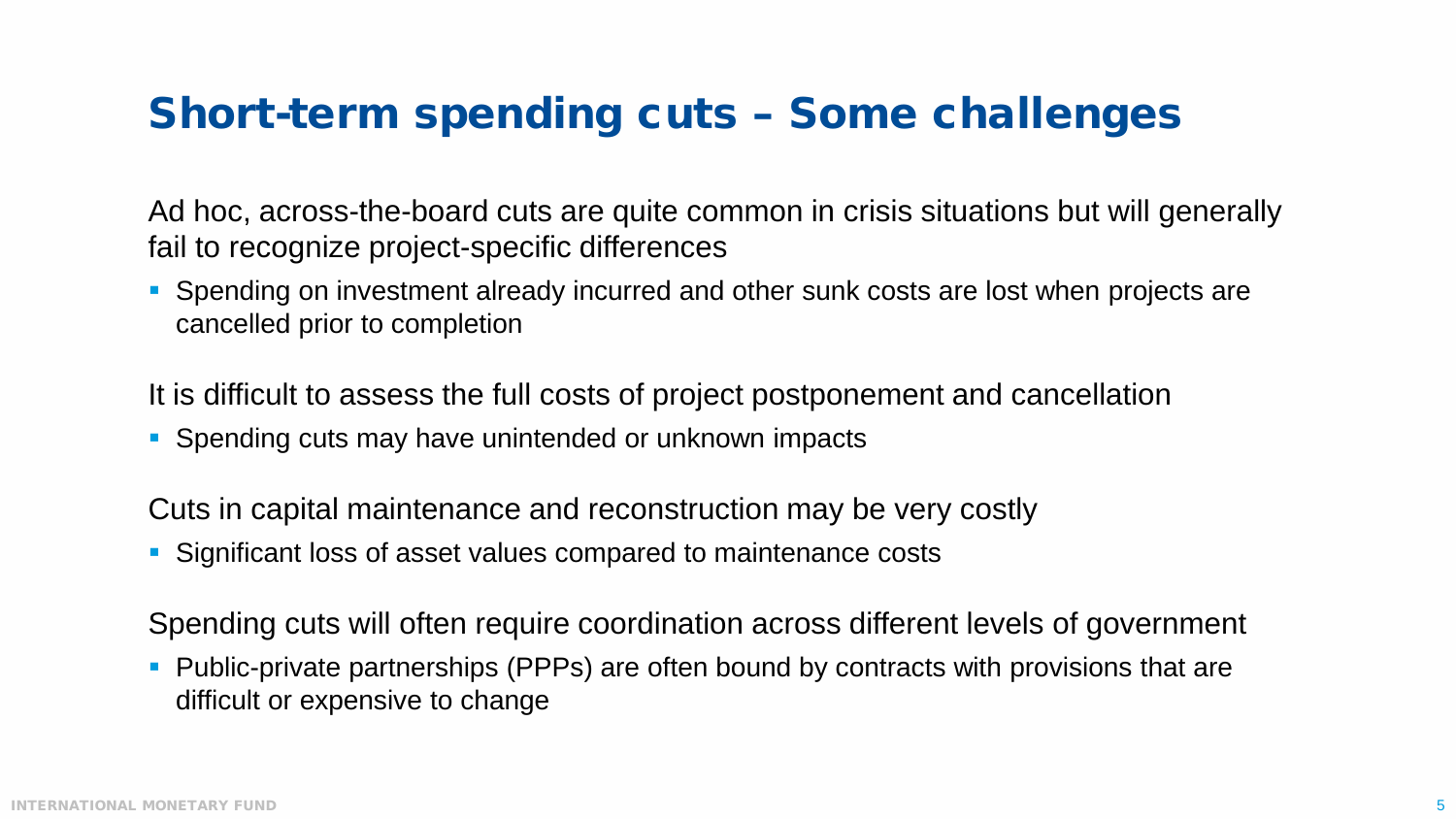### Short-term spending cuts – Recommendations

There should be a structured mechanism for decision making on major infrastructure cuts

Final decisions will typically be taken by ministers, but should be based on technical advice

Postponing or cutting projects or altering specifications will require governments to negotiate changes with their contractors (traditional procurement) or partners (PPPs)

• Need clarity in the decision-making process and a procedure that allows parties to resolve potential disputes

Robust decisions will require comprehensive and consistent information about the public investment portfolio

 Existing reporting and oversight mechanisms should be utilized, if needed supplemented by survey of implementation status and remaining costs of major projects

To ensure transparency and accountability, an information portal on public investment would be very useful (or part of government portal on COVID-19 responses)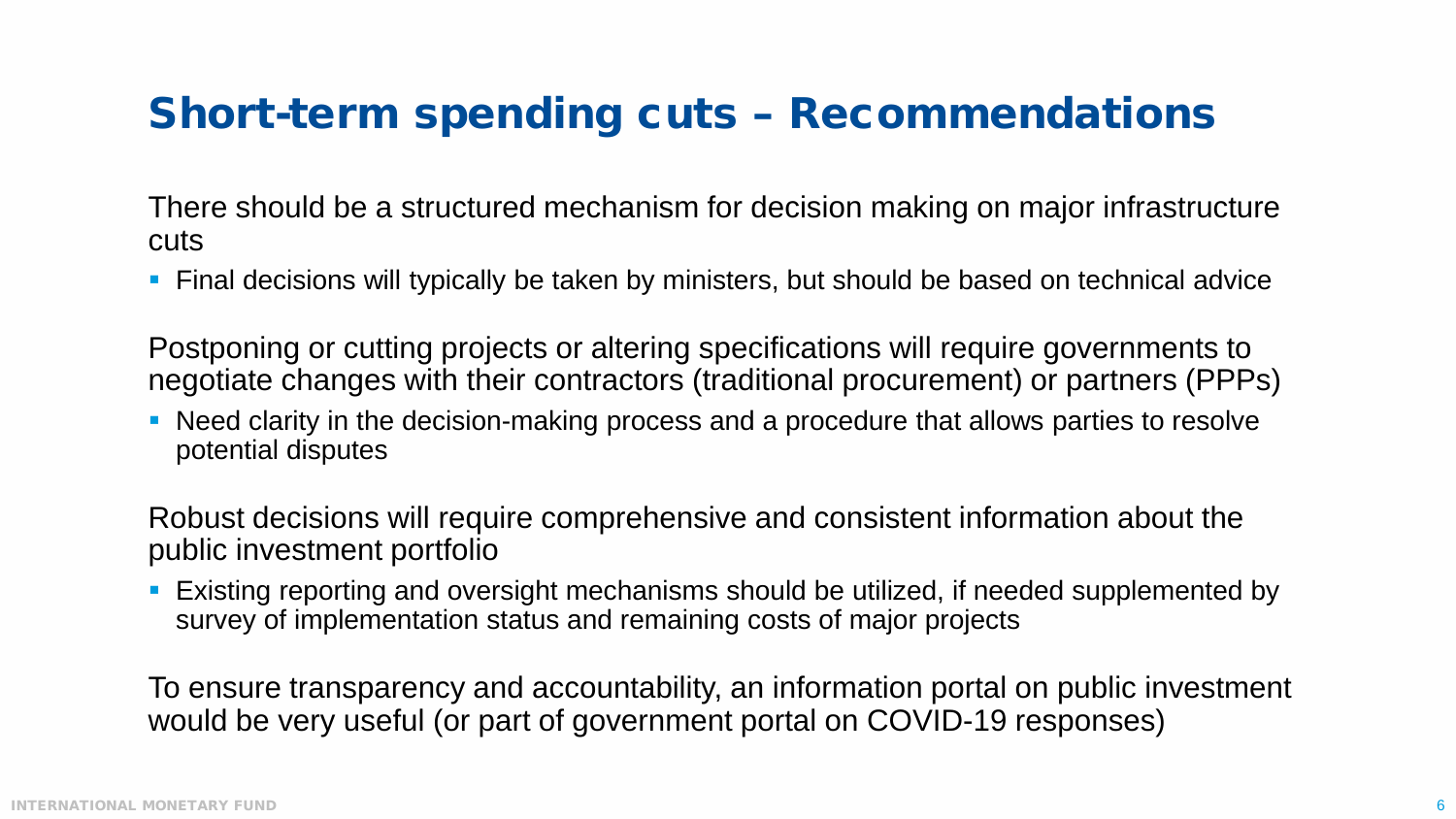#### Short-term spending cuts – Illustrative Decision Matrix

| <b>Status / Decisions</b>                             | <b>Postpone</b> | <b>Cancel</b> |
|-------------------------------------------------------|-----------------|---------------|
| <b>Project approved, not initiated</b>                | Yes             | <b>Yes</b>    |
| Project initiated, less than 10 % of cost incurred    | Yes             | <b>No</b>     |
| Project under implementation, B/C of completion >1.5  | <b>No</b>       | <b>No</b>     |
| Project under implementation, B/C of completion <1.5  | <b>Yes</b>      | <b>No</b>     |
| Project under implementation, B/C of completion <1.0  | <b>Yes</b>      | <b>Yes</b>    |
| <b>Additional considerations</b>                      |                 |               |
| <b>High employment creation</b>                       | <b>No</b>       | <b>No</b>     |
| <b>Significant synergies with other projects</b>      | Yes             | <b>No</b>     |
| <b>High cost of project cancellation (beyond B/C)</b> | Yes             | <b>No</b>     |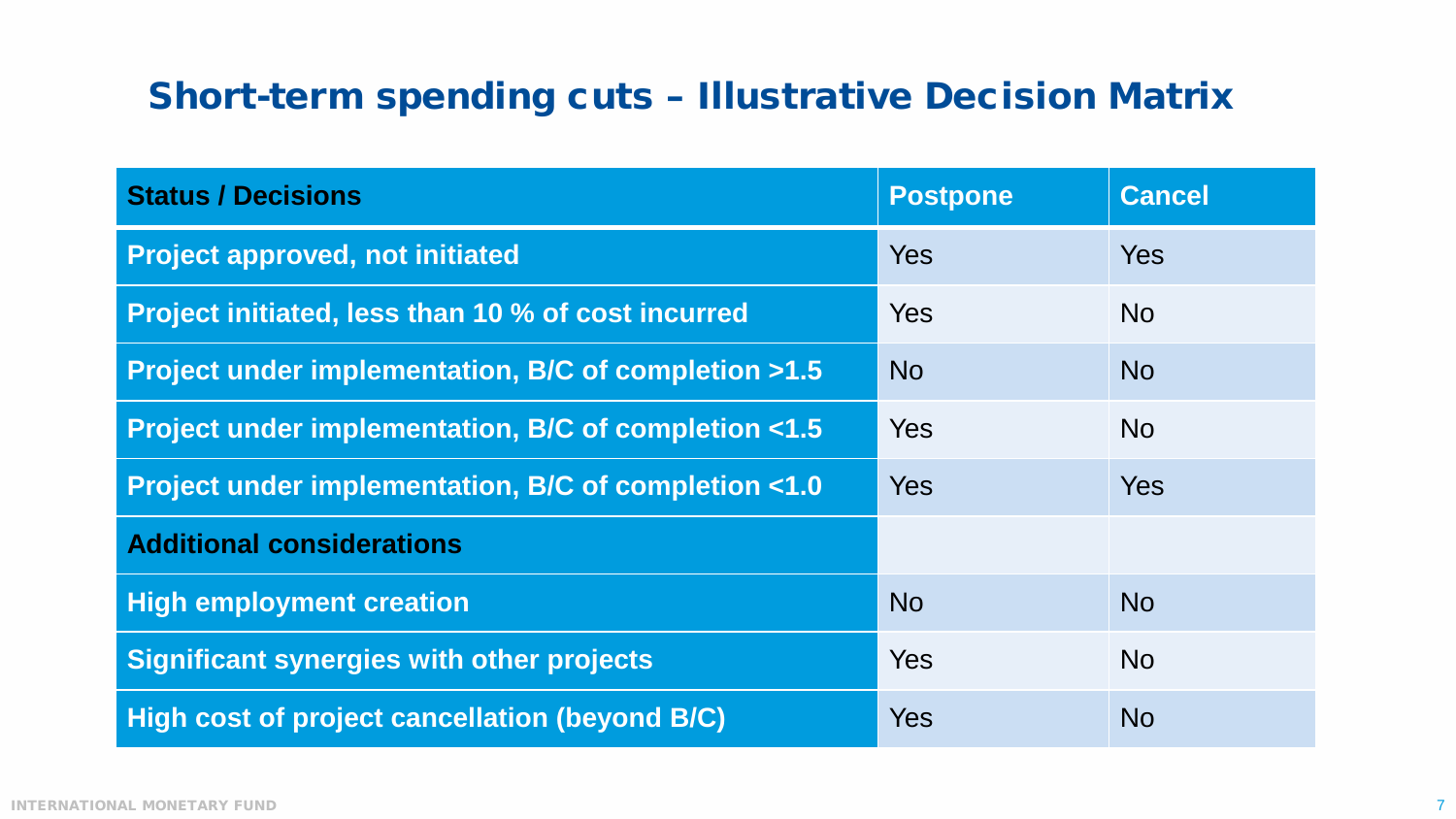### Public investment for recovery - Recommendations

Develop and maintain a pipeline of suitable public investment projects

- **If no existing pipeline, a framework for expedited appraisal should be established**
- **Done by existing institutions or task force comprising experts from key sectors**

Projects should be adequately appraised prior to selection

- **The appraisal framework should be applied to all existing projects as well as new proposals**
- The arrangements should include clear criteria for the selection of projects

The infrastructure program should be anchored in a credible and realistic mediumterm fiscal policy and framework

- Estimates of fiscal space for infrastructure should guide decisions
- **Project selection should be based on specific projections for full lifetime costs**

Capacity constraints should be identified and addressed at an early stage

Including constraints in procurement systems, or in access to capital, labor, and materials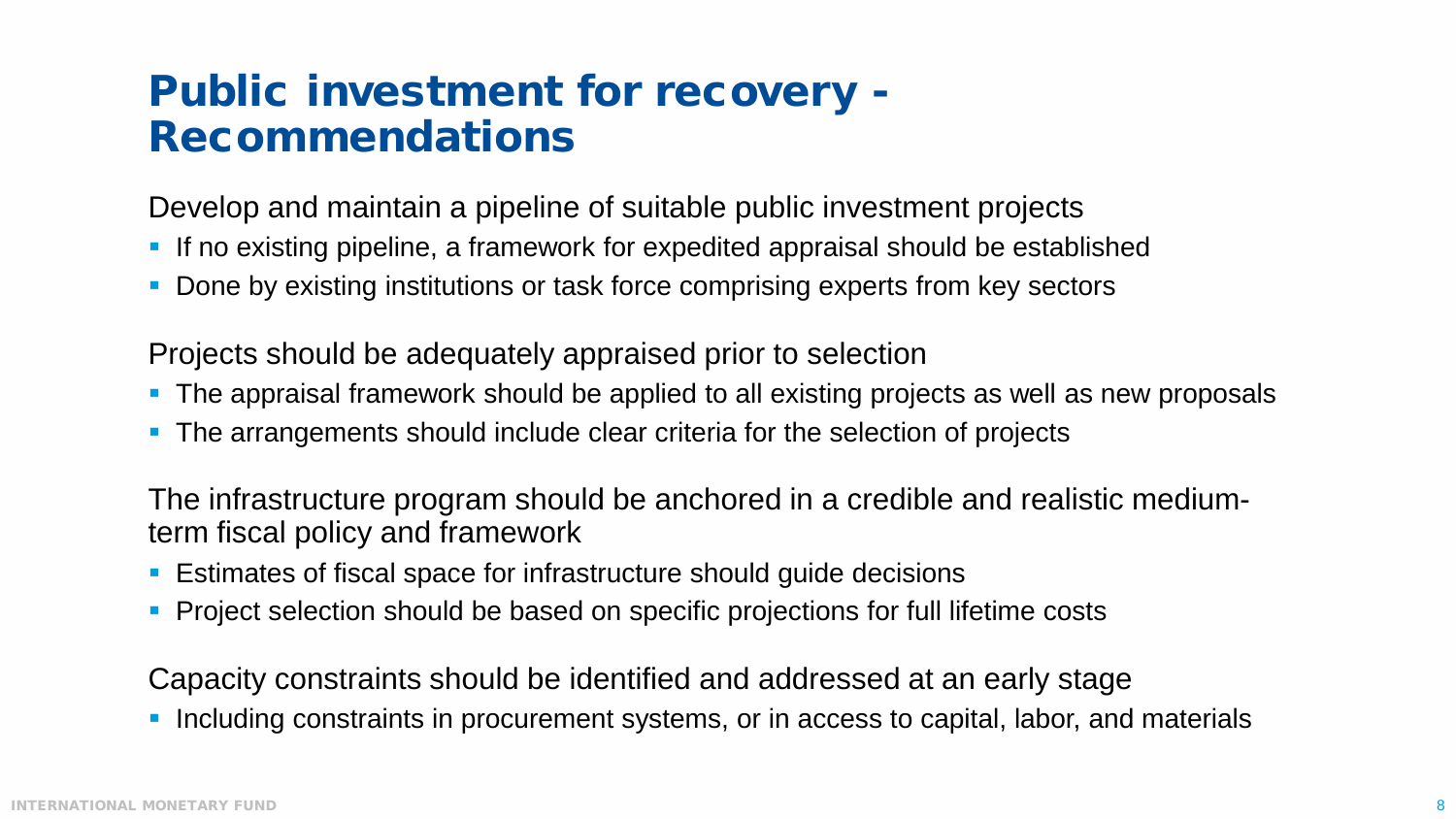#### Public investment for recovery - Recommendations

Capital maintenance projects should play an important role in the investment program

- Maintenance and capital repairs projects are by nature flexible and can be easily expanded
- Can be replicated across SNGs through an earmarked capital grant scheme

Adequate management for PPP projects will be even more relevant in the aftermath of COVID-19

- In the absence of effective management they can lead to waste and inefficiency
- May increase fiscal risks and advance projects with poor or negative economic value

Procurement mechanisms should be reviewed to ensure timely and effective realization of the selected investment projects while maintaining transparency

**Procurement bottlenecks should be identified and remedied during the preparation of** the infrastructure program

Effective mechanisms for project monitoring and reporting, and for escalation and resolution of implementation issues should be put in place.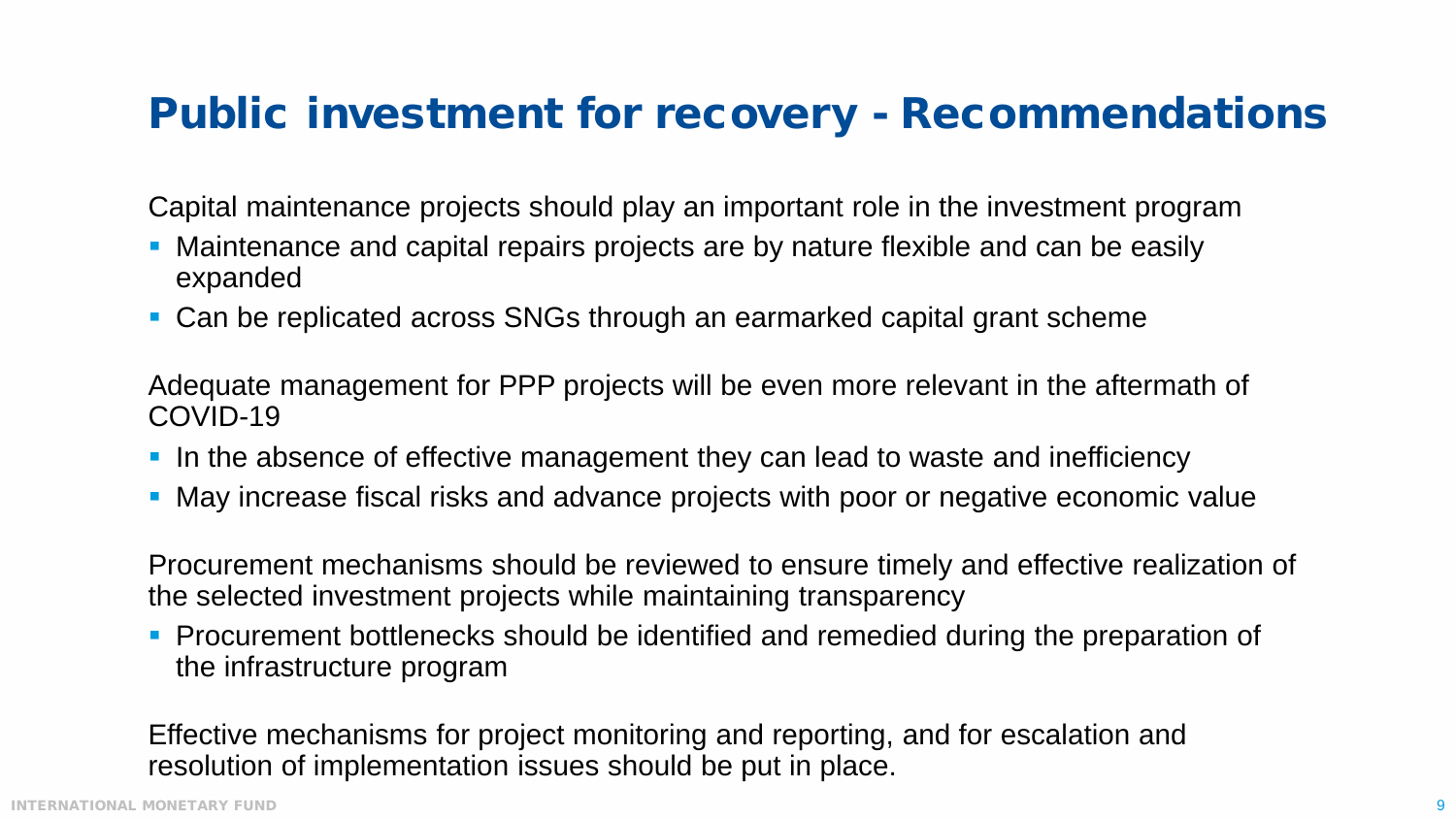## Public investment for recovery – Selection criteria

| <b>Principle</b> | <b>Illustrative criteria</b>                                                                                                                                                                                                                                                                                                 |
|------------------|------------------------------------------------------------------------------------------------------------------------------------------------------------------------------------------------------------------------------------------------------------------------------------------------------------------------------|
| <b>Timely</b>    | Possible to implement the projects in the required timeframe<br>A significant share of projects should be available for immediate implementation                                                                                                                                                                             |
| <b>Targeted</b>  | High benefit/cost ratio ( $B/C > 1.5$ )<br>Additional positive impacts (beyond B/C estimate):<br>Economic<br>Social<br>Environmental<br>$\mathcal{L}_{\mathcal{A}}$<br>High employment creation potential<br>Significant synergies with other projects, including SNGs and private sector<br>Leverage concessional financing |
| <b>Temporary</b> | Projects with strong long-term growth impact but limited long-term fiscal impact<br>They should not require significant funding beyond the fiscal stimulus period                                                                                                                                                            |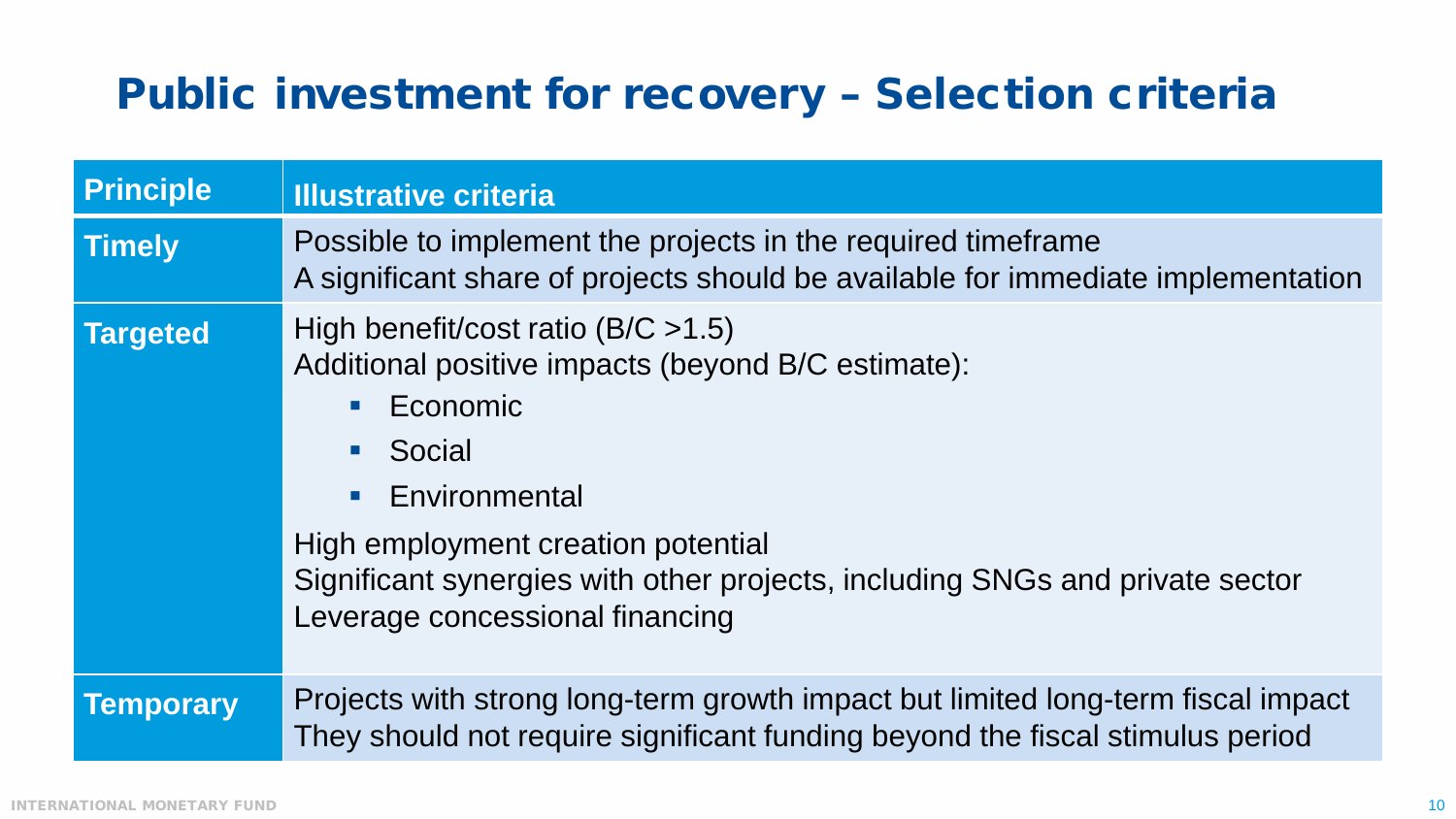## **Summary**

Public investment is attractive for both spending cuts and boosts in support of economic recovery

#### Short-term spending cuts

- **Structured mechanism for decision-making**
- **Well-defined selection criteria**
- Need comprehensive and consistent information on public investment portfolio
- **Transparent decision-making Infrastructure portal**

#### Public investment for recovery

- Pipeline of appraised investment projects
- Fiscal impacts consistent with realistic fiscal policy framework
- I Identify and address project implementation capacity constraints
- Review and update frameworks for procurement and monitoring
- **Project selection framework Timely, Targeted and Temporary**